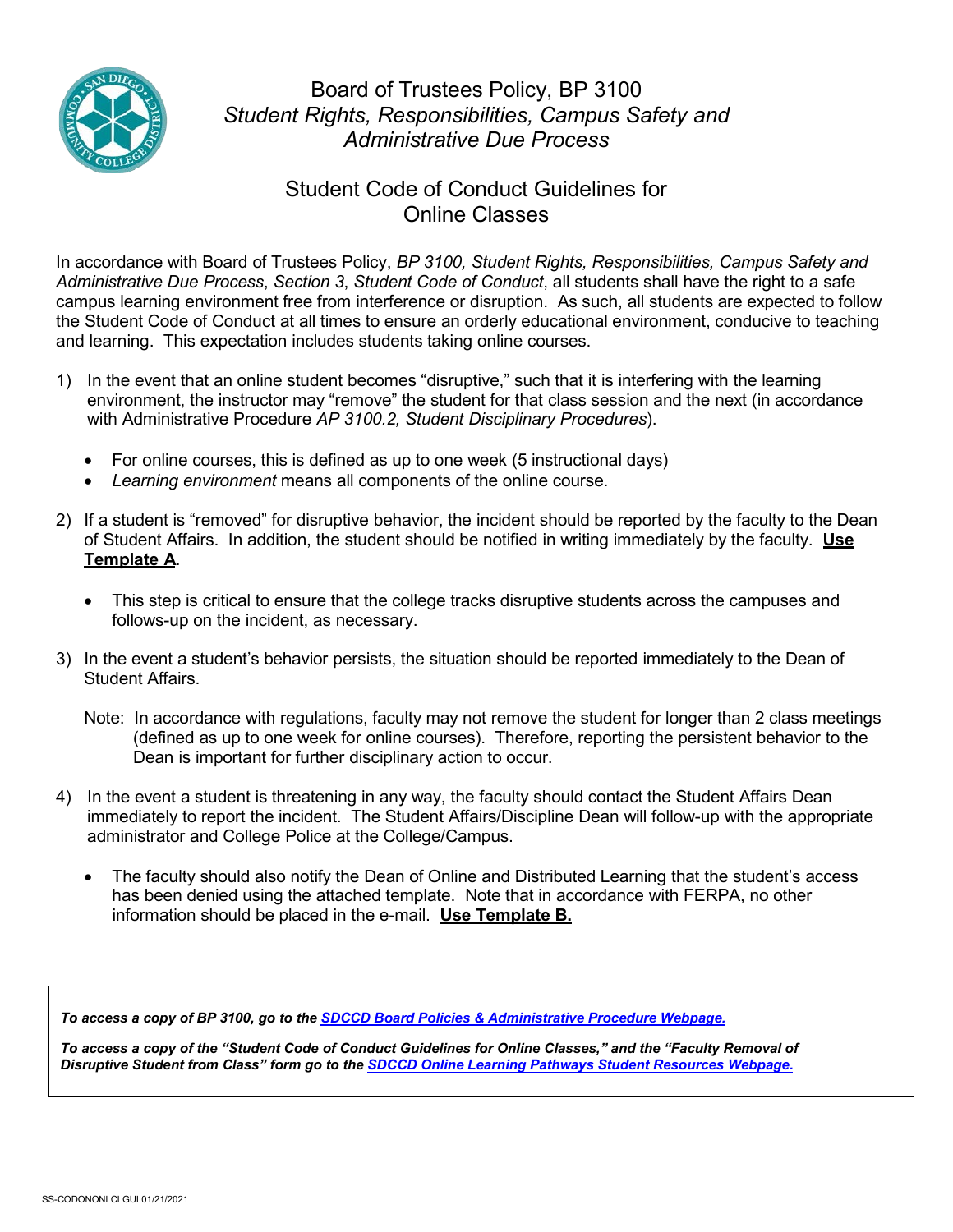# **Template A**



Student Code of Conduct Guidelines for Online Classes

#### [To be used to notify student of removal from class for up to one week]

If a student is "removed" for disruptive behavior, the student should be **notified immediately** by the faculty using this template:

E-mail to: Student e-mail address

Subject: Important Notice

In accordance with *AP Procedure 3100.2, Student Disciplinary Procedures*, you are removed from **[course name]** for disruptive behavior. Specifically on **[date],** you **[describe disruptive behavior].** The removal is effective **[m/d/year]** to **[m/d/year]**.

Instructor's Name:

Date: